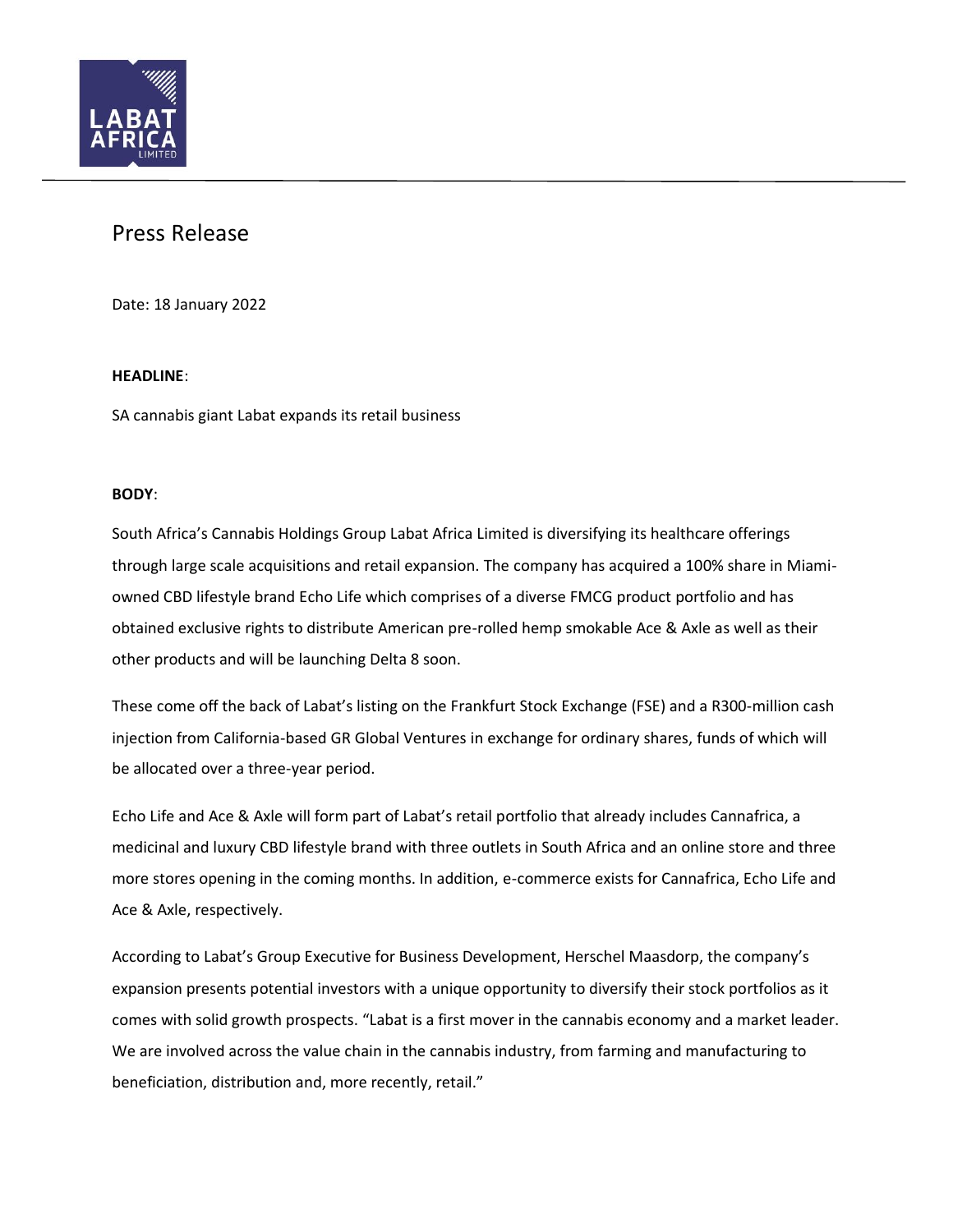

# **Labat not your typical cannabis group**

Labat is going into the market with retail products that are compliant with health regulators.

Cannafrica's products, which include cannabidiol medicinal drops, edibles, and supplements, are aligned to South African Health Products Regulatory Authority (SAHPRA) regulations whereas Echo Life adheres to standards set out by the US Food & Drug Administration (FDA).

Labat's Director of Retail, David Roque, said being compliant with the respective authorities not only gives credibility to its products but also provides the consumer with peace of mind. "As with any emerging industry, there are a lot of new players, some of whom may not comply with regulations. Consumers are unaware of the contents of those products and its effects. We place great value in compliance so that the customer knows that Cannafrica and Echo Life products are safe and can be trusted."

The Ace & Axle pre-rolled hemp smokables is an interesting new addition to the market. Although it is not directly competing with tobacco products, Roque said the product is positioned as a healthier alternative to both the young adult segment of legal smoking age and for nicotine smokers looking to measurably cut down on cigarettes.

Ace & Axle is a premium choice retailing at R189 for a 20 pack, which is competitively priced for a market that is retailing these locally at around R300 for a pack.

## **Retail leap paid off**

Labat leaped into retail in the thick of the Covid-19 pandemic when it opened its first of three Cannafrica stores in Cape Town in October 2020. It has since evolved the Willowbridge Cape Town store into a retail 2.0 offering, which is South Africa's first cannabis experience store and has also opened additional outlets in Johannesburg and Hartbeespoort as well as an online store. Investing in retail in midpandemic might have seemed counterintuitive. But it proved to be a bold step that has paid off.

Cannafrica's sales activities increased during and after the hard lockdown as consumers sought ways of maintaining their health.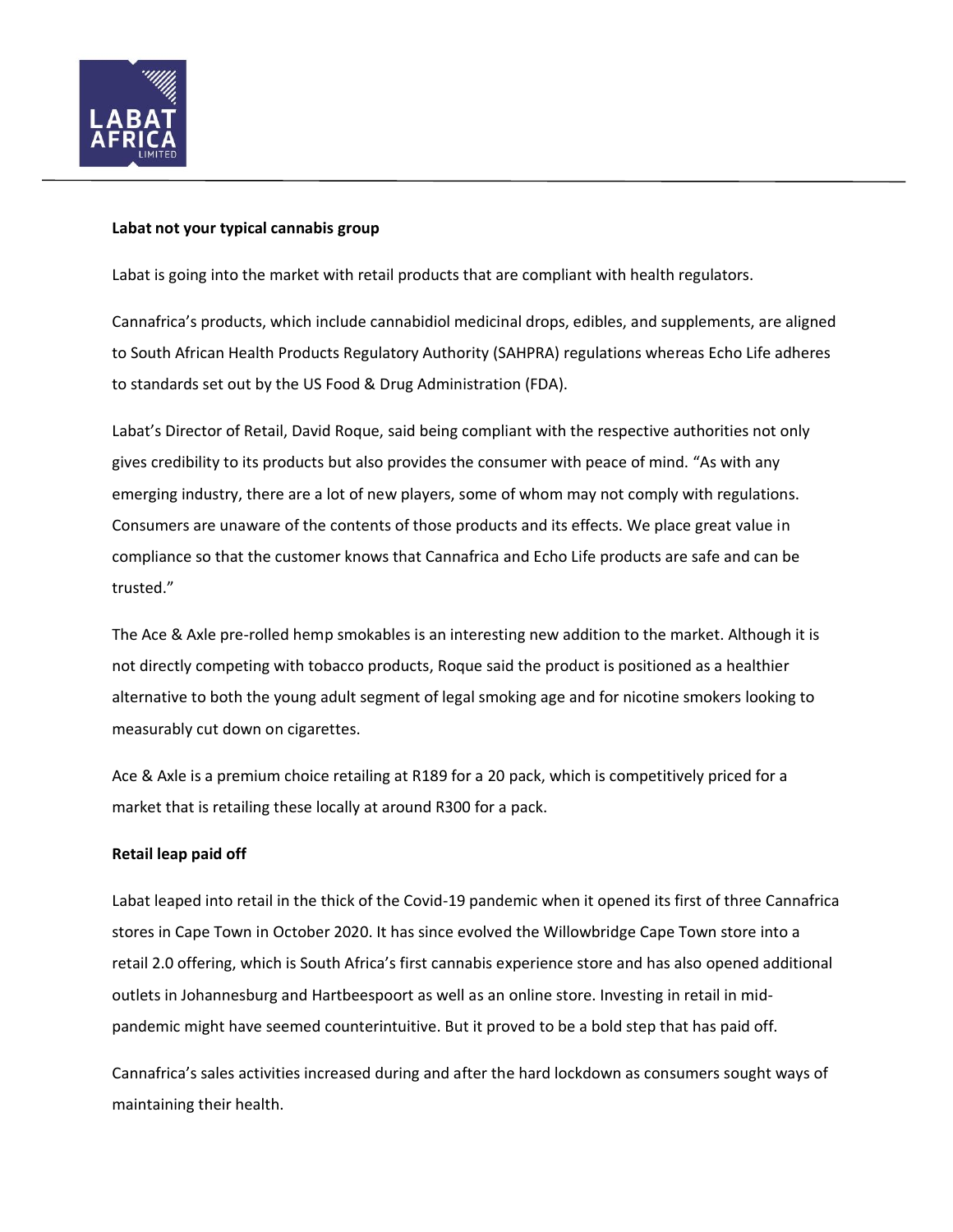

"The pandemic placed a premium on wellness and self-care," said Maasdorp. "CBD's popularity rose because it showed that it can contribute towards promoting homeostasis by boosting [endocannabinoid](https://www.medicalnewstoday.com/articles/endocannabinoid) activity and therefore enhance immunity."

Maasdorp said the substantial evidence that supports CBD's anti-viral, anti-anxiety and antiinflammatory properties made it highly attractive in the midst of a global pandemic. "With the impact of the lockdown reportedly causing depression, stress and anxiety among members of the public, CBD products provided some relief."

CBD's value might be in maintaining one's health but Maasdorp cautions against making grand claims about the product's curability. He said that education and research into the benefits of the product is still ongoing. "The most important thing for Labat Healthcare is to remain transparent and ethically accountable to ensure the company's and the industry at large."

## **Springboard into retail in Europe and US**

Cannabis is transforming from a back-alley product to a sophisticated legal commodity.

Labat Healthcare CEO, Stanton van Rooyen, said its transition from the informal sector to a formal economy enhances Labat's retail business, while it also offers a springboard to Europe and the USA through the FSE listing and its deals with American-based products.

"Labat's responsibility is to ensure that we take the proposition of South Africa – with its quality raw materials and processing capabilities – to the globe by being part of the largest capital markets in Europe and the USA," said Van Rooyen.

According to Statista, the USA is the globe's biggest and most sophisticated cannabis market valued at US\$61-billion (R927-billion). Recreational cannabis alone is predicted to exceed \$40-billion (R619-billion) in annual sales by the year 2026.

Prohibition Partners, a cannabis market think-tank, predicted that Germany will continue to lead the European cannabis market as over a million German patients will have access to medical cannabis by 2024, and the German medical market alone will be worth €7.7 billion (R135-billion) by 2028.